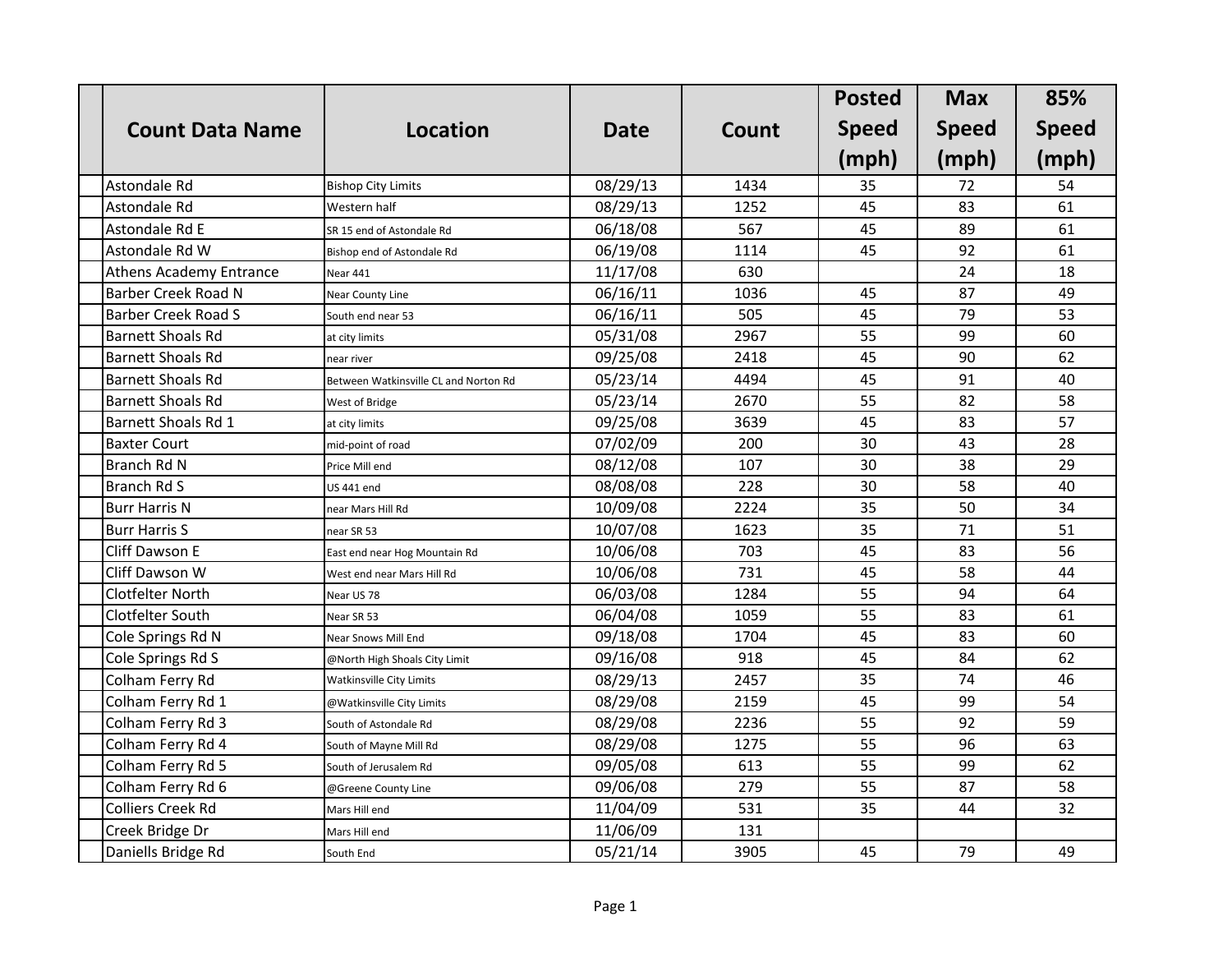|                             |                                  |             |       | <b>Posted</b> | <b>Max</b>   | 85%          |
|-----------------------------|----------------------------------|-------------|-------|---------------|--------------|--------------|
| <b>Count Data Name</b>      | Location                         | <b>Date</b> | Count | <b>Speed</b>  | <b>Speed</b> | <b>Speed</b> |
|                             |                                  |             |       | (mph)         | (mph)        | (mph)        |
| Daniells Bridge Rd          | North End                        | 05/14/14    | 8571  | 45            | 93           | 49           |
| Daniells Bridge Rd E        | Hog Mountain end                 | 07/09/08    | 2818  | 45            |              |              |
| Daniells Bridge Rd W        | Mars Hill end                    | 07/10/08    | 7234  | 45            | 79           | 46           |
| Dials Mill Rd               | Between 316 & Atlanta Hwy        | 08/29/13    | 790   | 45            | 59           | 45           |
| Dials Mill Rd N             | SR 316 end                       | 06/11/08    | 747   | 35            | 84           | 57           |
| Dials Mill Rd S             | US 78 end                        | 06/10/08    | 749   | 45            | 77           | 56           |
| Dickens Lane                | Midoint                          | 08/25/12    | 78    |               |              |              |
| Dowdy Rd                    | Near Epps Bridge Pkwy            | 06/10/11    | 5584  | 45            | 66           | 24           |
| <b>Echo Trail</b>           | Midoint                          | 09/25/12    | 446   |               |              |              |
| Elder Rd                    | North High Shoals City Limits    | 08/29/13    | 1495  | 35            | 84           | 53           |
| Elder Road                  | SR 53 end                        | 08/12/08    | 2925  | 45            | 66           | 39           |
| <b>Elder Road S</b>         | @North High Shoals City Limit    | 09/18/08    | 1607  | 45            | 75           | 52           |
| Epps Bridge Pkwy 1E (2008)  | Near 10 Loop eastbound lanes     | 11/07/08    | 26186 | 45            | 69           | 39           |
| Epps Bridge Pkwy 1W (2008)  | Near 10 Loop westbound lanes     | 11/07/08    | 17695 | 45            | 69           | 40           |
| Epps Bridge Pkwy 2E (2008)  | Midpoint of EBP eastbound lanes  | 11/07/08    | 14798 |               |              |              |
| Epps Bridge Pkwy 2W (2008   | Midpoint of EBP westbound lanes  | 11/07/08    | 14731 | 45            | 69           | 39           |
| Epps Bridge Pkwy 3W (2008)  | Near county line westbound lanes | 11/07/08    | 12789 | 45            | 77           | 48           |
| Epps Bridge Pkwy 3E (2008)  | Near county line eastbound lanes | 11/07/08    | 12212 | 45            | 92           | 55           |
| Epps Bridge Pkwy 1E (2015)  | Near 10 Loop eastbound lanes     | 03/27/15    | 15560 | 45            | 69           | 42           |
| Epps Bridge Pkwy 1W (2015)  | Near 10 Loop westbound lanes     | 03/27/15    | 18134 | 45            | 81           | 42           |
| Epps Bridge Pkwy 2E (2015)  | Midpoint of EBP eastbound lanes  | 03/27/15    | 16060 | 45            | 79           | 42           |
| Epps Bridge Pkwy 2W (2015)  | Midpoint of EBP westbound lanes  | 03/27/15    | 17419 | 45            | 71           | 37           |
| Epps Bridge Pkwy 3W (2015)  | Near county line westbound lanes | 03/27/15    | 15066 | 45            | 82           | 46           |
| Epps Bridge Pkwy 3E (2015)  | Near county line eastbound lanes | 03/27/15    | 14435 | 45            | 96           | 52           |
| Flat Rock Road              | Midway between 15 & 4-way        | 06/17/11    | 1096  | 45            | 100          | 59           |
| Flat Rock Road 1            | W of McRees Gin Road             | 09/25/08    | 1037  | 45            |              |              |
| Flat Rock Road 2            | Near loop end                    | 09/24/08    | 249   | 45            | 63           | 48           |
| Founders Lake Dr            | near lake                        | 07/31/12    | 974   |               |              |              |
| Gober Rd                    | County portion                   | 08/29/13    | 304   | 45            | 69           | 54           |
| Gober Rd                    | North High Shoals City Limits    | 08/29/13    | 375   | 35            | 81           | 54           |
| <b>Government Station 2</b> | Midpoint                         | 02/12/09    | 2081  | 30            | 85           | 47           |
| <b>Greene Ferry Rd</b>      | Midpoint                         | 06/21/11    | 428   | 45            | 85           | 55           |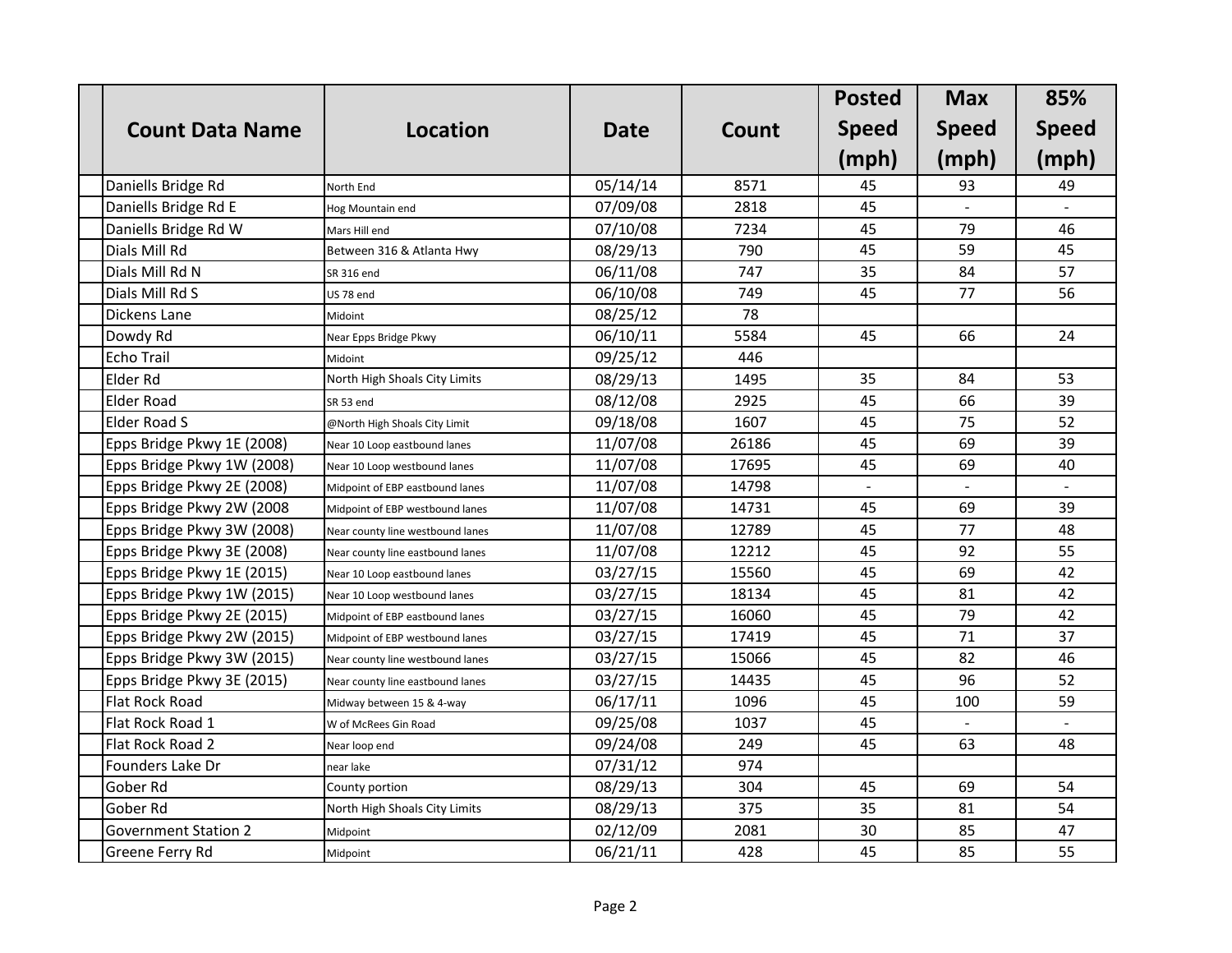|                        |                                               |             |       | <b>Posted</b> | <b>Max</b>   | 85%          |
|------------------------|-----------------------------------------------|-------------|-------|---------------|--------------|--------------|
| <b>Count Data Name</b> | <b>Location</b>                               | <b>Date</b> | Count | <b>Speed</b>  | <b>Speed</b> | <b>Speed</b> |
|                        |                                               |             |       | (mph)         | (mph)        | (mph)        |
| Hebron Church Rd       | South of SR 53                                | 09/18/13    | 1055  | 45            | 79           | 57           |
| Hillcrest 1            | SR 53 end                                     | 05/22/09    | 1195  | 30            | 58           | 35           |
| Hillcrest 2            | South of project driveway (near Trailwood Dr) | 05/22/09    | 1066  | 30            | 90           | 46           |
| Hodges Mill Rd 1       | Mars Hill end                                 | 08/14/08    | 4067  | 45            | 63           | 43           |
| Hodges Mill Rd 2       | East of Malcom Bridge Rd                      | 08/14/08    | 2631  | 45            | 72           | 50           |
| Hodges Mill Rd 3       | Between SR 53 and Malcom Bridge               | 08/14/08    | 1734  | 45            | 93           | 58           |
| Hog Mountain Rd        | Near Butlers Crossing, South of Tuxedo Ln     | 05/16/14    | 9534  | 45            | 94           | 43           |
| Hog Mountain Rd        | Near Racetrac, US441                          | 05/16/14    | 9655  | 35            | 99           | 43           |
| Hog Mountain Rd 1      | <b>US 441 end</b>                             | 08/05/08    | 8301  | 45            | 95           | 50           |
| Hog Mountain Rd 2      | W of DBR                                      | 08/05/08    | 8143  | 45            | 80           | 48           |
| Hog Mountain Rd 3      | <b>East of Butlers Crossing</b>               | 08/05/08    | 9029  | 35            | 96           | 43           |
| Jennings Mill Rd       | Near ACC Line                                 | 03/27/15    | 5341  | 45            | 89           | 52           |
| Jennings Mill Rd N     | Near 10 Loop                                  | 08/21/08    | 5092  | 45            | 85           | 53           |
| Jimmy Daniell Rd       | Near ACC Line                                 | 05/23/14    | 6370  | 45            | 91           | 55           |
| Jimmy Daniell Rd       | Near SR 316                                   | 05/23/14    | 6821  | 45            | 79           | 50           |
| Jimmy Daniells Rd N    | Near ACC line                                 | 06/27/08    | 6076  | 45            | 92           | 56           |
| Jimmy Daniells Rd S    | Near 316                                      | 06/27/08    | 6246  | 45            | 80           | 49           |
| Jimmy Daniells Rd S    | South of SR 316                               | 08/21/08    | 2551  | 45            | 86           | 51           |
| Lane Creek Dr 1        | Near Cole Springs entrance                    | 09/04/09    | 1874  | 25            | 74           | 28           |
| Lane Creek Dr 2        | West of creek, past Clubhouse                 | 09/04/09    | 1104  | 25            | 65           | 36           |
| Lane Creek Rd          | Btw SR 53 & Snows Mill Rd                     | 09/18/13    | 613   | 55            | 80           | 61           |
| Lane Creek Rd          | Btw Snows Mill Rd and Cole Spgs Rd            | 09/18/13    | 573   | 45            | 78           | 59           |
| LaVista Road W         | <b>US 441 end</b>                             | 07/08/08    | 1012  | 30            | 50           | 38           |
| Lee Circle             | Midpoint                                      | 06/30/09    | 90    | 25            | 39           | 30           |
| Lenru Rd N             | Near US 78 end                                | 11/25/08    | 519   | 45            | 72           | 51           |
| Lenru Rd S             | Near Malcom Bridge end                        | 12/01/08    | 577   | 45            | 63           | 42           |
| Malcom Bridge - RB Rd  | Combined Malcom Br./Rocky Branch Roads        | 07/31/08    | 2760  | 45            | 93           | 59           |
| Malcom Bridge Rd       | Rocky Branch end, South of MBMS               | 07/24/08    | 1412  | 45            | 87           | 58           |
| Mars Hill Rd           | just north of Butlers Crossing                | 05/11/12    | 14562 |               |              |              |
| Mars Hill Rd           | near Bradham Dr                               | 05/11/12    | 13906 |               |              |              |
| Mars Hill Rd           | near Hodges Mill                              | 05/18/12    | 19081 |               |              |              |
| Mars Hill Rd           | Between OC and Rocky Branch Rd                | 05/21/14    | 7345  | 45            | 72           | 47           |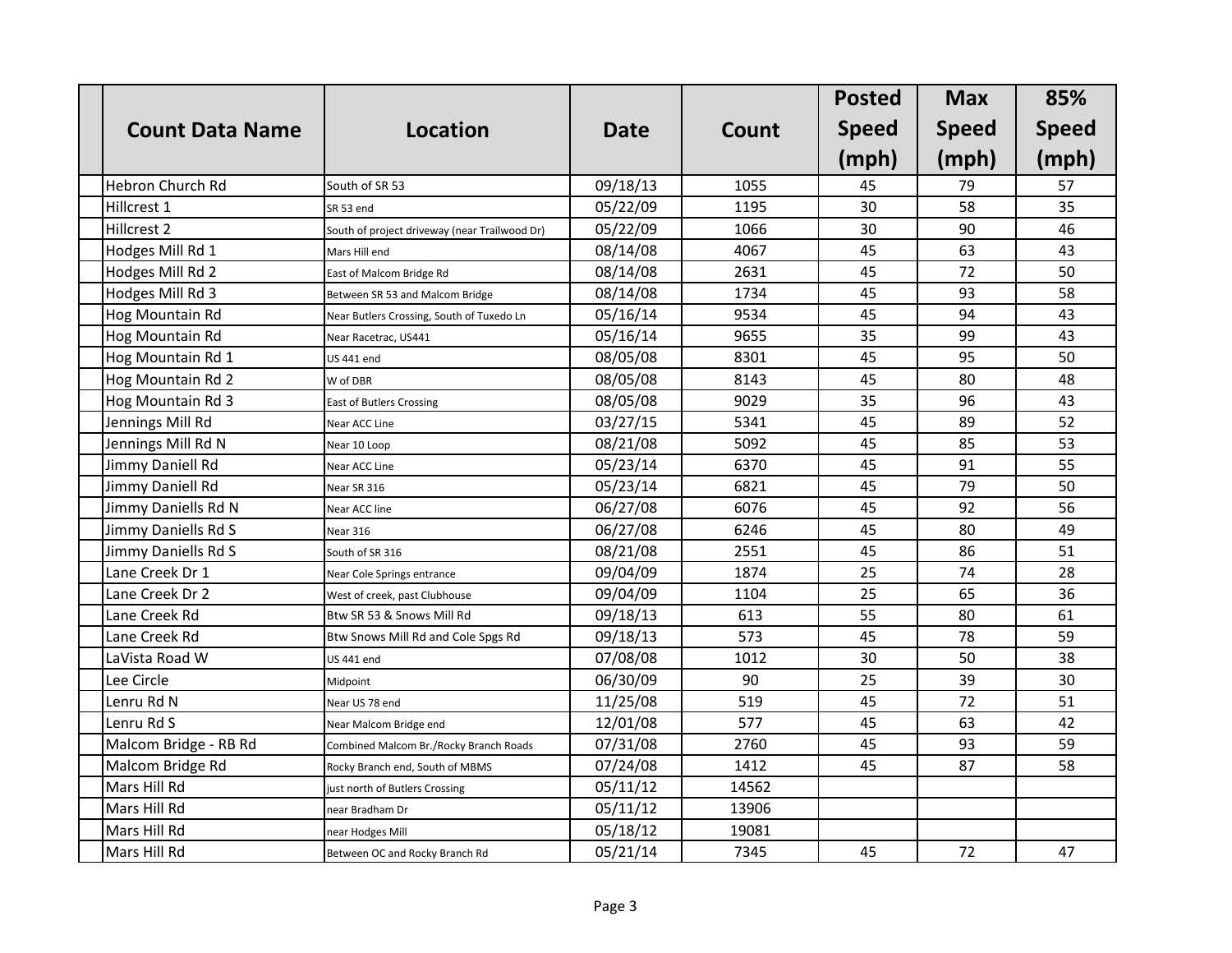|                         |                                       |             |       | <b>Posted</b> | <b>Max</b>   | 85%          |
|-------------------------|---------------------------------------|-------------|-------|---------------|--------------|--------------|
| <b>Count Data Name</b>  | <b>Location</b>                       | <b>Date</b> | Count | <b>Speed</b>  | <b>Speed</b> | <b>Speed</b> |
|                         |                                       |             |       | (mph)         | (mph)        | (mph)        |
| Mars Hill Rd            | Between MBR and US 78                 | 05/21/14    | 6240  | 35            | 90           | 52           |
| Mars Hill Rd 1          | Near Windy Creek Dr and Bradham       | 07/15/08    | 11493 | 45            | 94           | 49           |
| Mars Hill Rd 2          | Between Hodges Mill & DBR             | 07/16/08    | 16025 | 45            | 84           | 49           |
| Mars Hill Rd 3          | Between DBR & Rocky Branch            | 07/16/08    | 4961  | 45            | 82           | 54           |
| Mars Hill Rd 4          | West of Rocky Branch                  | 08/20/08    | 3864  | 45            | 75           | 51           |
| McNutt Creek Rd N       | paved section, SR 316 end             | 06/11/08    | 622   | 45            | 70           | 50           |
| McRees Gin Road         | Near midpoint                         | 09/24/08    | 335   | 45            | 75           | 57           |
| <b>McRees Mill Road</b> | N of Old Mill Dr.                     | 09/25/08    | 650   | 45            | 78           | 57           |
| Meriweather Dr          | Near Lake                             | 03/15/13    | 1040  | 30            | 57           | 39           |
| Merriwether Dr E        | Jennings Mill end                     | 06/25/08    | 928   | 30            | 54           | 39           |
| Merriwether Dr W        | Jimmy Daniells end                    | 06/26/08    | 1721  | 30            | 57           | 41           |
| New High Shoals Rd 1    | <b>US 441 end</b>                     | 07/29/09    | 3243  | 50            | 91           | 51           |
| New High Shoals Rd 2    | East of Union Church Rd               | 08/13/09    | 3369  | 50            | 81           | 52           |
| New High Shoals Rd 3    | West of Union Church Rd               | 08/13/09    | 2786  | 50            | 87           | 50           |
| New High Shoals Rd 4    | SR 186 end                            | 08/11/09    | 2071  | 50            | 85           | 54           |
| Norton Road             | SBR end                               | 06/08/11    | 1769  | 45            | 58           | 36           |
| Norton Road             | Barnett Shoals end                    | 06/08/11    | 948   | 45            | 86           | 55           |
| <b>Oaklake Terrace</b>  | between Trail and Circle              | 05/22/09    | 348   | 25            | 46           | 26           |
| Oconee Conn             | between SR 316 & DBR                  | 05/11/12    | 24257 |               |              |              |
| Oconee Connector        | In front of Epps Bridge Centre        | 10/11/13    | 11312 | 35            | 73           | 45           |
| Oconee Connector N      | North of SR 316                       | 08/20/08    | 5692  | 45            | 80           | 48           |
| Oconee Connector S      | Between SR 316 and Daniells Bridge Rd | 07/15/08    | 19420 | 45            | 87           | 45           |
| Old Bishop Rd           | <b>Bishop City Limits</b>             | 11/22/13    | 995   | 35            | 98           | 54           |
| Old Bishop Rd N         | Watkinsville end                      | 07/31/09    | 968   | 45            | 91           | 59           |
| Old Bishop Rd S         | Bishop end                            | 08/05/09    | 959   | 45            | 86           | 57           |
| Old Epps Bridge Rd      | Between Dowdy and JMP                 | 06/10/11    | 1525  | 45            | 67           | 39           |
| Old Macon Hwy           | Near County Line                      | 06/16/11    | 7169  | 30            | 69           | 47           |
| Pete Dickens Rd S       | US 78 end                             | 06/11/08    | 631   | 45            | 79           | 56           |
| Plaza Parkway           | Midpoint                              | 03/27/15    | 3561  | 35            | 83           | 51           |
| Price Mill Rd           | <b>Bishop City Limits</b>             | 11/22/13    | 1865  | 35            | 81           | 53           |
| Price Mill Rd E         | Bishop end of Astondale Rd            | 06/17/08    | 1475  | 55            | 81           | 58           |
| Price Mill Rd W         | Near Morgan County Line               | 06/17/08    | 1261  | 55            | 95           | 67           |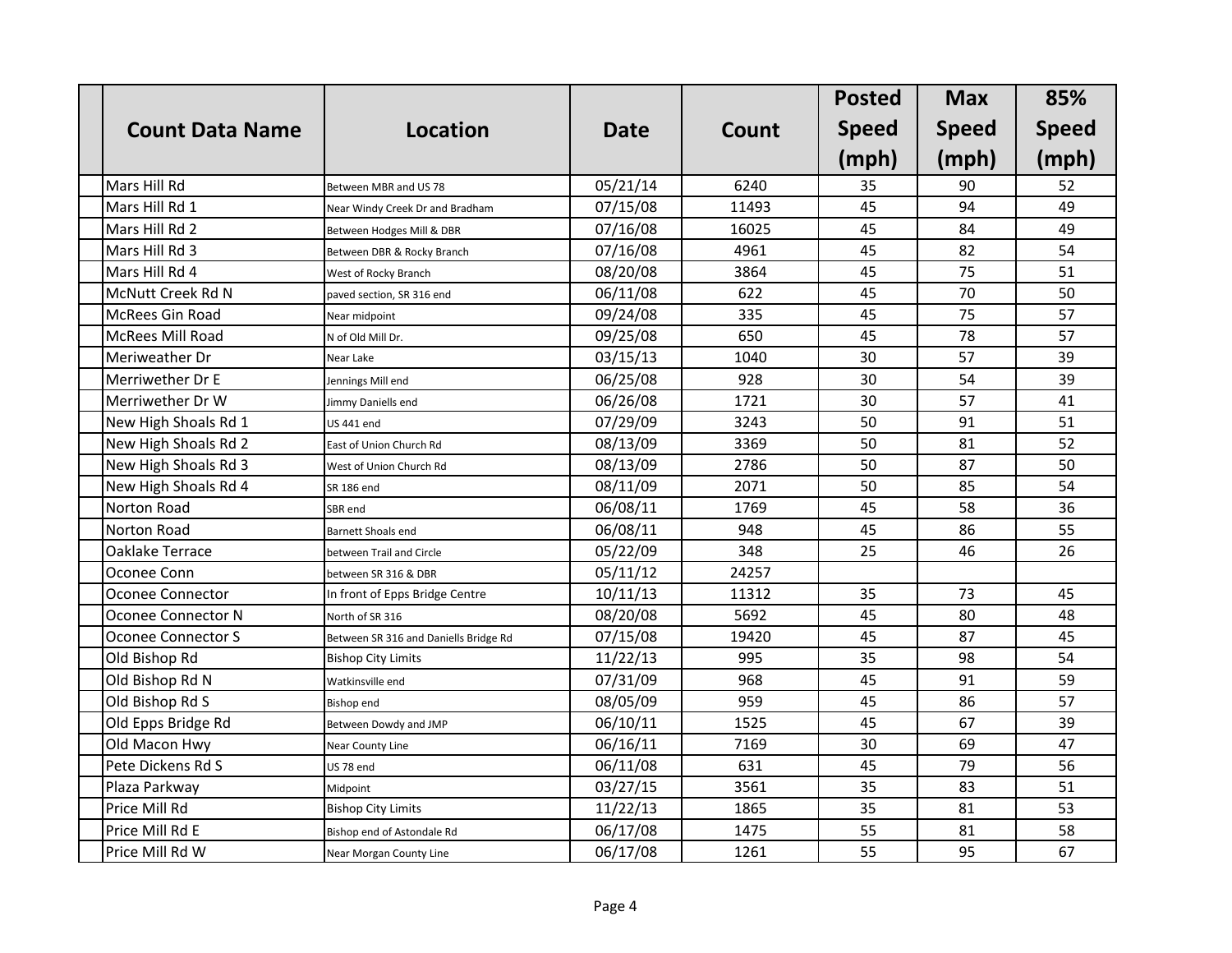|                        |                                     |             |       | <b>Posted</b> | <b>Max</b>   | 85%          |
|------------------------|-------------------------------------|-------------|-------|---------------|--------------|--------------|
| <b>Count Data Name</b> | <b>Location</b>                     | <b>Date</b> | Count | <b>Speed</b>  | <b>Speed</b> | <b>Speed</b> |
|                        |                                     |             |       | (mph)         | (mph)        | (mph)        |
| Rays Church Rd         | North High Shoals City Limits       | 09/18/13    | 1086  | 35            | 79           | 53           |
| Rays Church Rd         | County portion                      | 09/18/13    | 1426  | 55            | 98           | 57           |
| Rays Church Rd N       | SR 53 end                           | 09/18/08    | 1556  | 45            | 80           | 59           |
| Rays Church Rd S       | @North High Shoals City Limit       | 09/18/08    | 1044  | 45            | 79           | 55           |
| Rocky Branch Rd        | North End                           | 05/21/14    | 3323  | 45            | 76           | 47           |
| Rocky Branch Rd        | South End                           | 05/20/14    | 2249  | 45            | 99           | 54           |
| Rocky Branch Rd 1      | SR 53 end                           | 07/31/08    | 1265  | 45            | 75           | 53           |
| Rocky Branch Rd 2      | North of Malcom Bridge intersection | 07/31/08    | 1655  | 45            | 77           | 53           |
| Ruth Jackson Rd E      | East end of RJR                     | 10/09/08    | 351   | 45            | 69           | 54           |
| Ruth Jackson Rd W      | West end of RJR                     | 10/07/08    | 1852  | 45            | 63           | 46           |
| Salem Rd               | 55 mph segment                      | 09/18/13    | 1328  | 55            | 87           | 64           |
| <b>Sikes Rd</b>        | Near Barber Creek end               | 06/08/11    | 588   | 45            | 75           | 47           |
| <b>Sikes Rd</b>        | Near 53 end                         | 06/08/11    | 676   | 45            | 69           | 45           |
| Simonton Bridge Rd     | Near 3rd Street                     | 05/16/14    | 7813  | 30            | 67           | 37           |
| Simonton Bridge Rd     | East of Norton Rd                   | 05/16/14    | 7314  | 45            | 89           | 50           |
| Simonton Bridge Rd     | Near Bridge                         | 05/16/14    | 6791  | 45            | 99           | 58           |
| Simonton Bridge Rd E   | ACC end                             | 07/09/08    | 6543  | 45            | 89           | 59           |
| Simonton Bridge Rd W   | Watkinsville end                    | 07/10/08    | 6267  | 45            | 77           | 51           |
| <b>Snows Mill Rd</b>   | @Walton County Line                 | 09/17/08    | 1202  | 45            | 94           | 64           |
| <b>Snows Mill Rd</b>   | SR 53 end near school               | 07/30/08    | 2197  | 55            | 77           | 56           |
| Spartan Lane           | Near 441                            | 11/17/08    | 2978  | 30            | 49           | 34           |
| Stonebridge Pkwy N     | Near Hog Mountain Rd                | 08/04/09    | 1061  | 35            | 70           | 34           |
| Stonebridge Pkwy S     | Near SR 53                          | 08/04/09    | 1006  | 35            | 51           | 31           |
| Union Church Road 1    | North end near 53                   | 10/31/08    | 5630  | 45            | 55           | 37           |
| Union Church Road 2    | North of New High Shoals Rd         | 10/31/08    | 4601  | 45            | 94           | 57           |
| Union Church Road 3    | South of New High Shoals Rd         | 10/29/08    | 2407  | 45            | 75           | 52           |
| Union Church Road 4    | South end near 186                  | 10/31/08    | 2357  | 45            | 77           | 54           |
| <b>US 441</b>          | 8400 Block                          | 01/03/11    | 11377 | 45            | 98           | 60           |
| Virgil Langford N      | North of 316                        | 08/20/08    | 233   | 30            | 65           | 44           |
| Virgil Langford S      | South of SR 316                     | 08/21/08    | 771   | 30            | 60           | 36           |
| <b>Wellbrook Dr</b>    | Hog Mountain end                    | 08/05/08    | 685   | 30            | 72           | 50           |
| Whippoorwill Rd E      | East end near Union Church Rd       | 10/31/08    | 1184  | 45            | 87           | 55           |